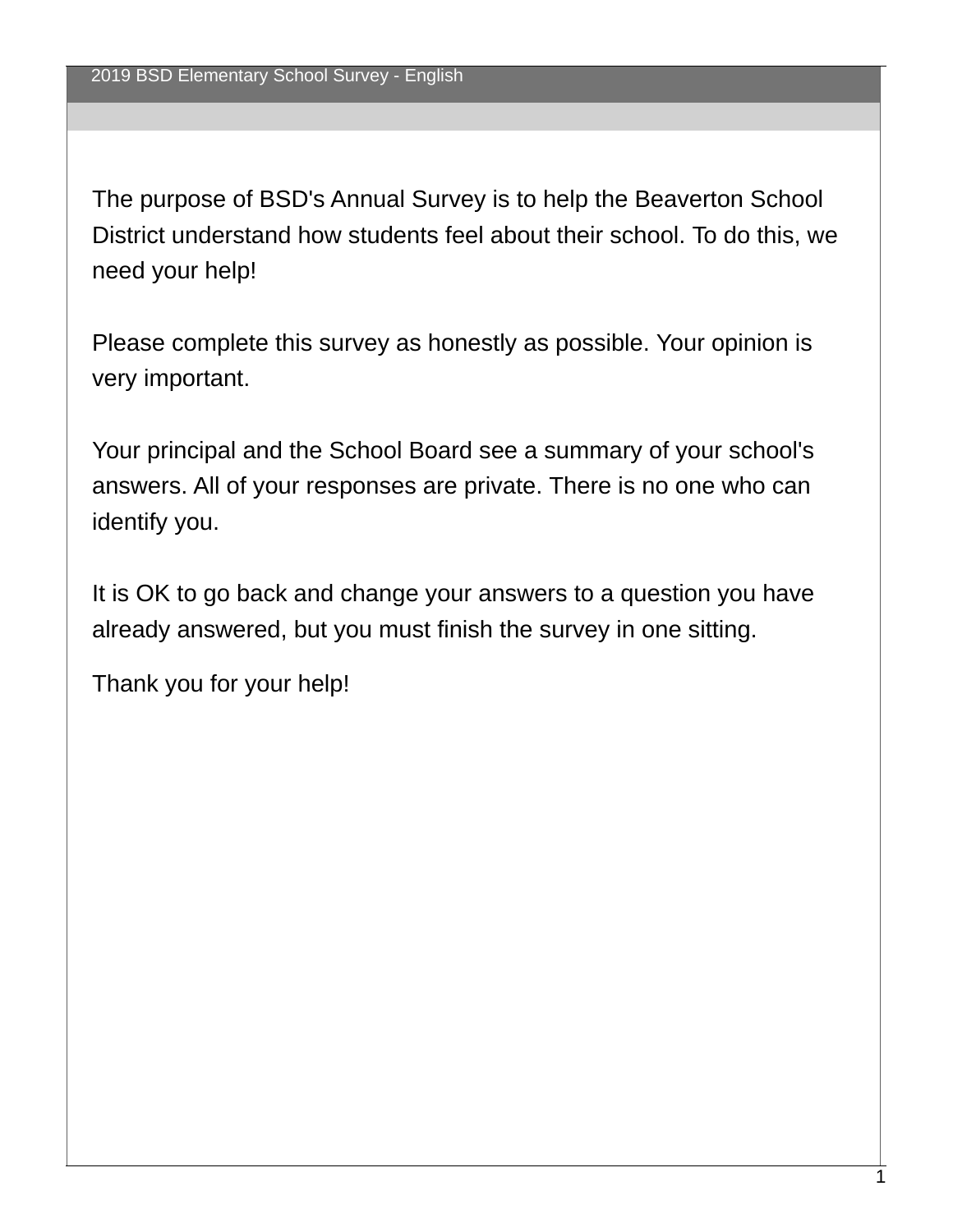| * 1. Please select the school you attend. |  |               |  |                    |  |  |
|-------------------------------------------|--|---------------|--|--------------------|--|--|
| Aloha-Huber Park                          |  | Greenway      |  | Ridgewood          |  |  |
| <b>Barnes</b>                             |  | Hazeldale     |  | Rock Creek         |  |  |
| <b>Beaver Acres</b>                       |  | Hiteon        |  | Sato               |  |  |
| Bethany                                   |  | Jacob Wismer  |  | Scholls Heights    |  |  |
| <b>Bonny Slope</b>                        |  | Kinnaman      |  | Sexton Mountain    |  |  |
| Cedar Mill                                |  | McKay         |  | Springville        |  |  |
| Chehalem                                  |  | McKinley      |  | Terra Linda        |  |  |
| Cooper Mountain                           |  | Montclair     |  | Vose               |  |  |
| Elmonica                                  |  | Nancy Ryles   |  | West Tualatin View |  |  |
| Errol Hassell                             |  | Oak Hills     |  | William Walker     |  |  |
| Findley                                   |  | Raleigh Hills |  |                    |  |  |
| Fir Grove                                 |  | Raleigh Park  |  |                    |  |  |

# 2. What grade are you in?

4th ⌒

5th  $\bigcirc$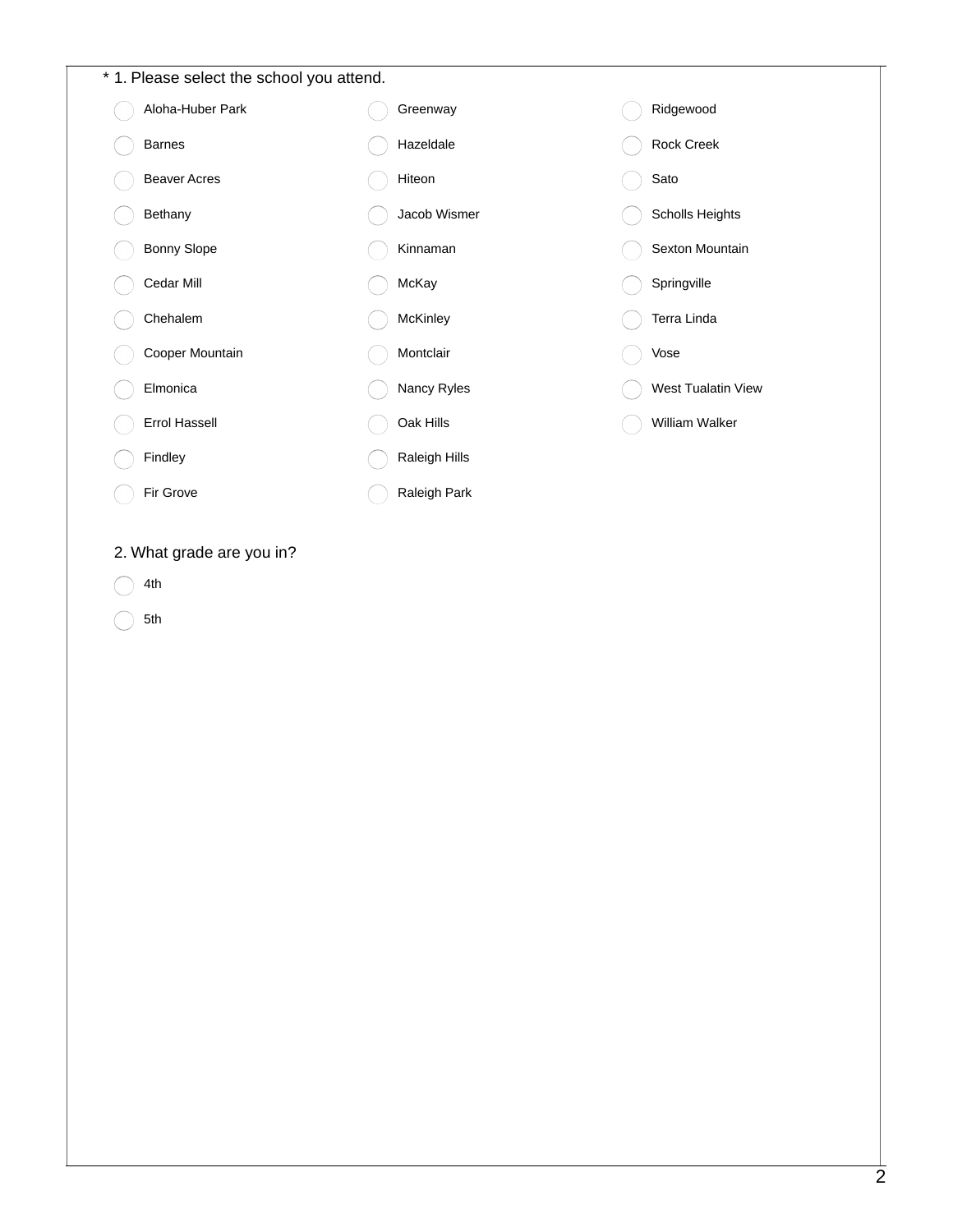# 3. This year at school...

|                                                                                                                   | <b>Strongly Agree</b> | Agree | <b>Disagree</b> | <b>Strongly Disagree</b> |
|-------------------------------------------------------------------------------------------------------------------|-----------------------|-------|-----------------|--------------------------|
| I feel welcome and<br>accepted at this school.                                                                    |                       |       |                 |                          |
| I generally feel safe<br>at this school.                                                                          |                       |       |                 |                          |
| There is at least one<br>adult at school who<br>really cares about me.                                            |                       |       |                 |                          |
| There is at least one<br>adult who knows me<br>well enough that I might<br>ask them to help me<br>make decisions. |                       |       |                 |                          |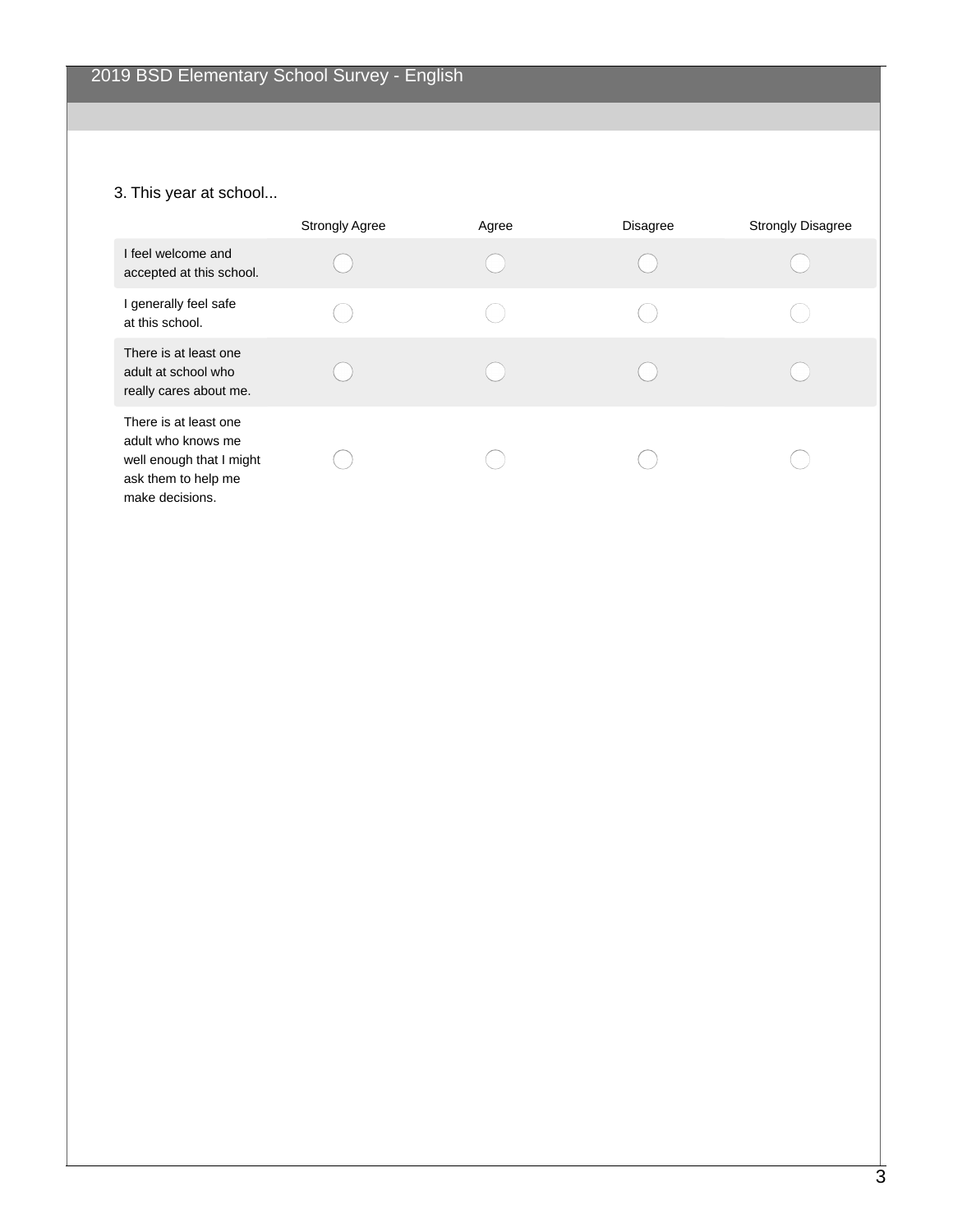#### 4. Do you agree or disagree that...

|                                                                | <b>Strongly Agree</b> | Agree | <b>Disagree</b> | <b>Strongly Disagree</b> |
|----------------------------------------------------------------|-----------------------|-------|-----------------|--------------------------|
| My teacher talks to me<br>about learning targets.              |                       |       |                 |                          |
| I understand what I am<br>supposed to be learning<br>in class. |                       |       |                 |                          |
| My teachers believe I<br>can learn.                            |                       |       |                 |                          |

# 5. Do you agree or disagree that...

|                                                                                                     | <b>Strongly Agree</b> | Agree | <b>Disagree</b> | <b>Strongly Disagree</b> |
|-----------------------------------------------------------------------------------------------------|-----------------------|-------|-----------------|--------------------------|
| My thinking has grown<br>or changed as a result of<br>new learning.                                 |                       |       |                 |                          |
| I receive personal<br>feedback from my<br>teacher on how I can<br>improve my school<br>performance. |                       |       |                 |                          |
| I get help with my work<br>when I need it.                                                          |                       |       |                 |                          |

#### 6. During math time ...

|                                                              | Yes | No |
|--------------------------------------------------------------|-----|----|
| I enjoy what I am<br>learning.                               |     |    |
| I am finding my own<br>strategies to solve math<br>problems. |     |    |
| I know it's OK to make a<br>mistake.                         |     |    |
| 7. In my ELA class                                           | Yes | No |
| I am able to access<br>books I can read<br>independently.    |     |    |
| I have a reading goal.                                       |     |    |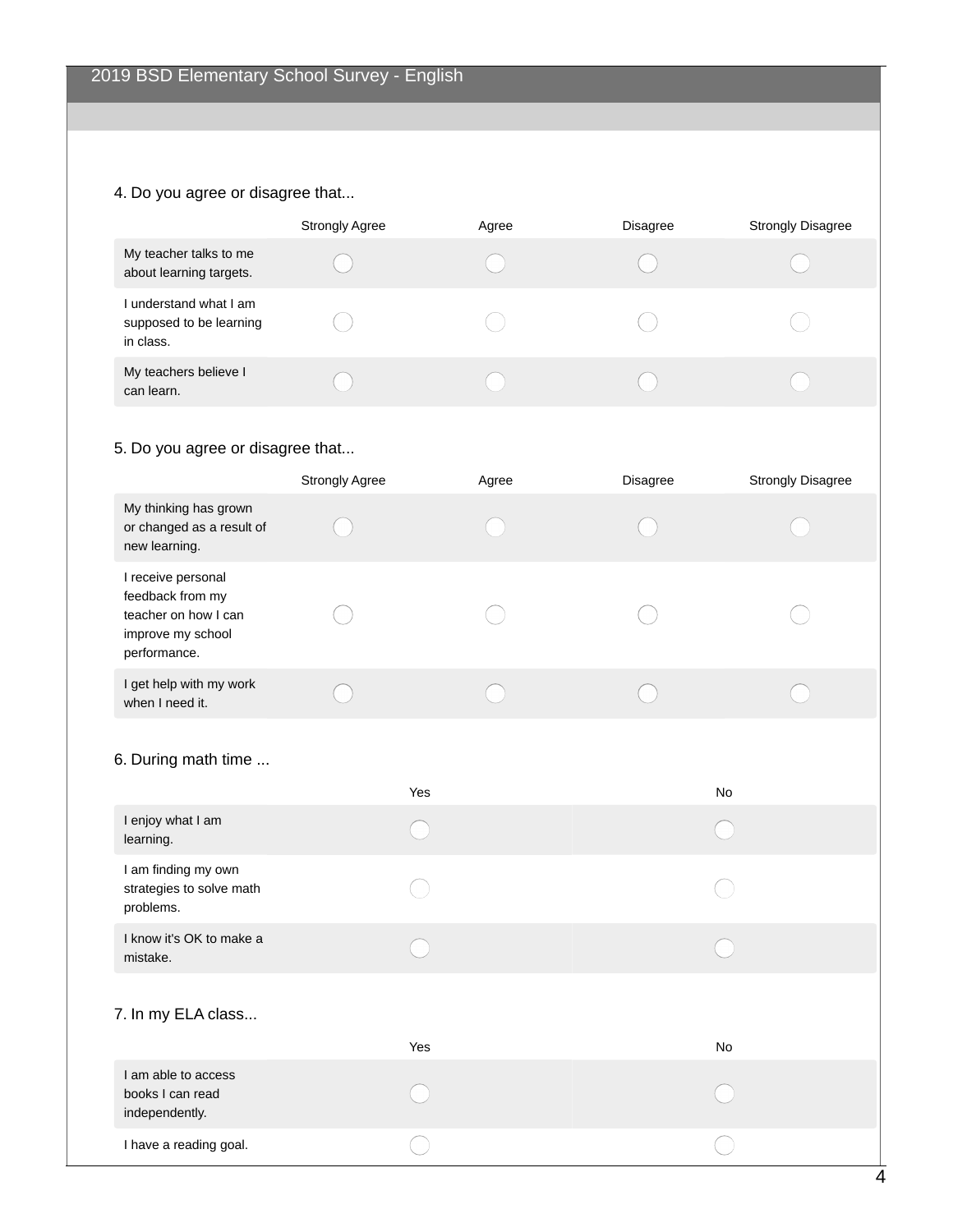#### 8. How often do you participate in classroom circles, community circles, or morning meeting-circles?

 $\bigcirc$ 4 or more times a week

- 1-3 times a week
- 2-3 times a month
- 1 time a month
- Less than 1 time a month
- Never
- I do not know what classroom circles are  $( )$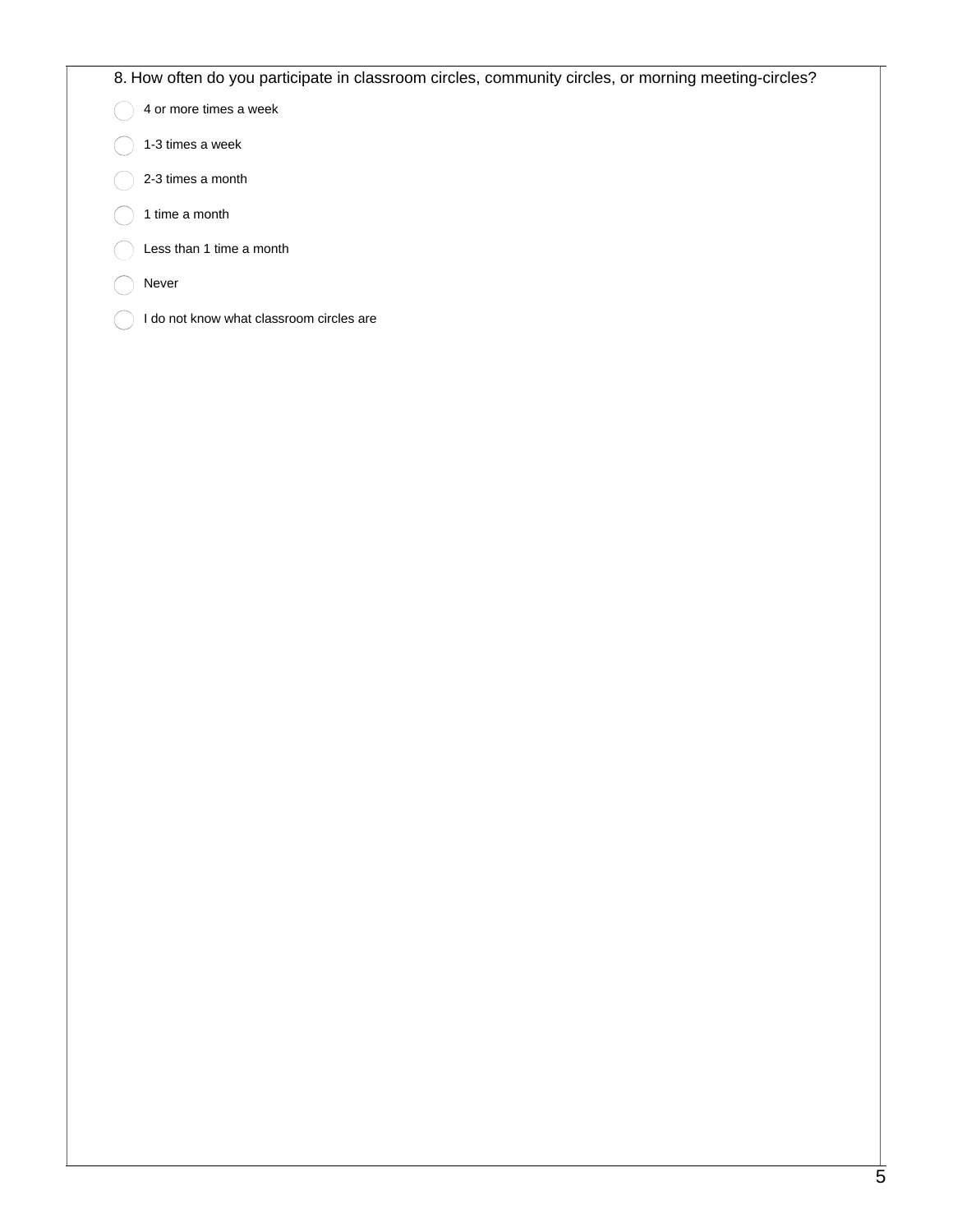# 2019 BSD Elementary School Survey - English

#### Classroom Circles

9. Classroom circles help me feel more connected to my classroom community.

Always

- Sometimes
- Rarely
- Never  $\bigcirc$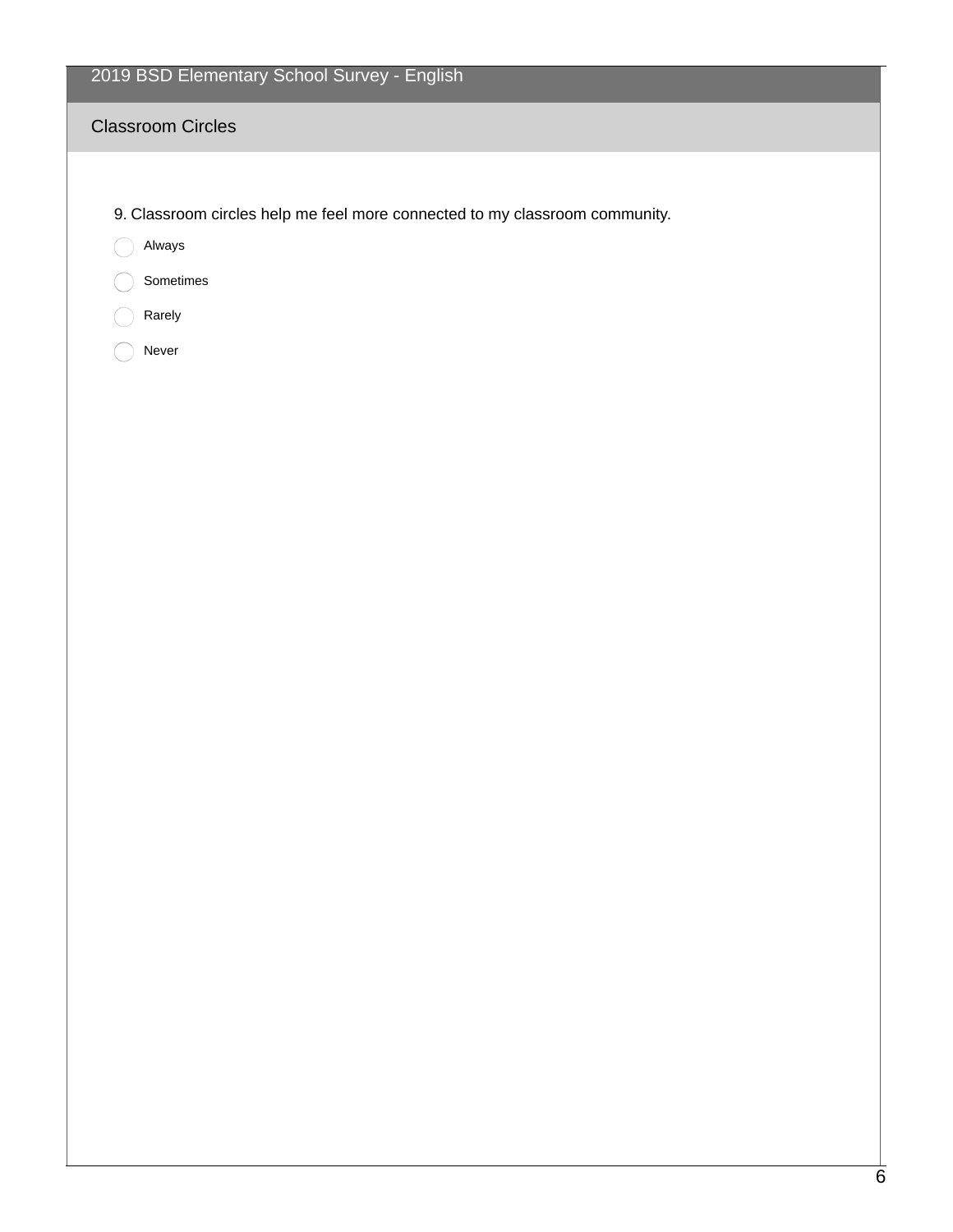#### Fine Arts

#### 10. Please tell us how often you do these activities in your music class.

|                                                                                            | Very Often | Sometimes | Rarely | Never |
|--------------------------------------------------------------------------------------------|------------|-----------|--------|-------|
| We practice singing with<br>good vocal tone.                                               |            |           |        |       |
| We play a variety of<br>instruments.                                                       |            |           |        |       |
| We move to music in<br>different ways.                                                     |            |           |        |       |
| We create, compose,<br>and improvise music.                                                |            |           |        |       |
| We learn to read and<br>write music notation.                                              |            |           |        |       |
| We listen to, analyze,<br>and describe music.                                              |            |           |        |       |
| We learn about music<br>from other cultures and<br>time periods.                           |            |           |        |       |
| We prepare music to<br>perform for the<br>community (teachers,<br>other students, family). |            |           |        |       |

#### 11. What do you like about your music class?

# 12. What would you like to change about your music class?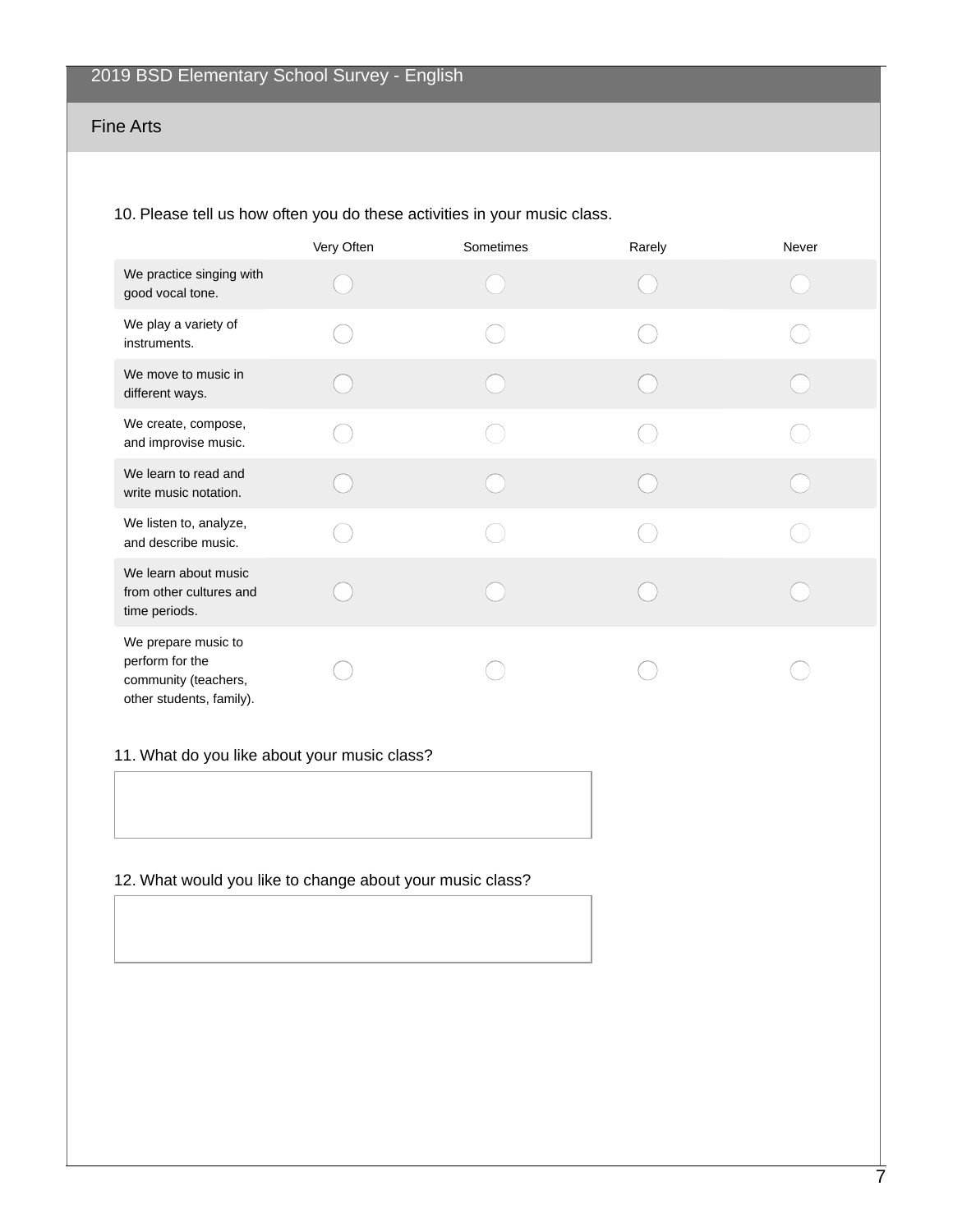# 13. Do you agree or disagree that...

|                                                                                                                                   | <b>Strongly Agree</b> | Agree | <b>Disagree</b> | <b>Strongly Disagree</b> |
|-----------------------------------------------------------------------------------------------------------------------------------|-----------------------|-------|-----------------|--------------------------|
| Students here treat each<br>other nicely and with<br>respect, no matter the<br>language they speak or<br>the color of their skin. |                       |       |                 |                          |
| Students here treat each<br>other nicely and with<br>respect, no matter<br>whether their parents<br>are rich or poor.             |                       |       |                 |                          |

# 14. My school is clean and neat...

|                  | <b>Strongly Agree</b> | Agree | Disagree | <b>Strongly Disagree</b> |
|------------------|-----------------------|-------|----------|--------------------------|
| In general       |                       |       |          |                          |
| In the bathrooms |                       |       |          |                          |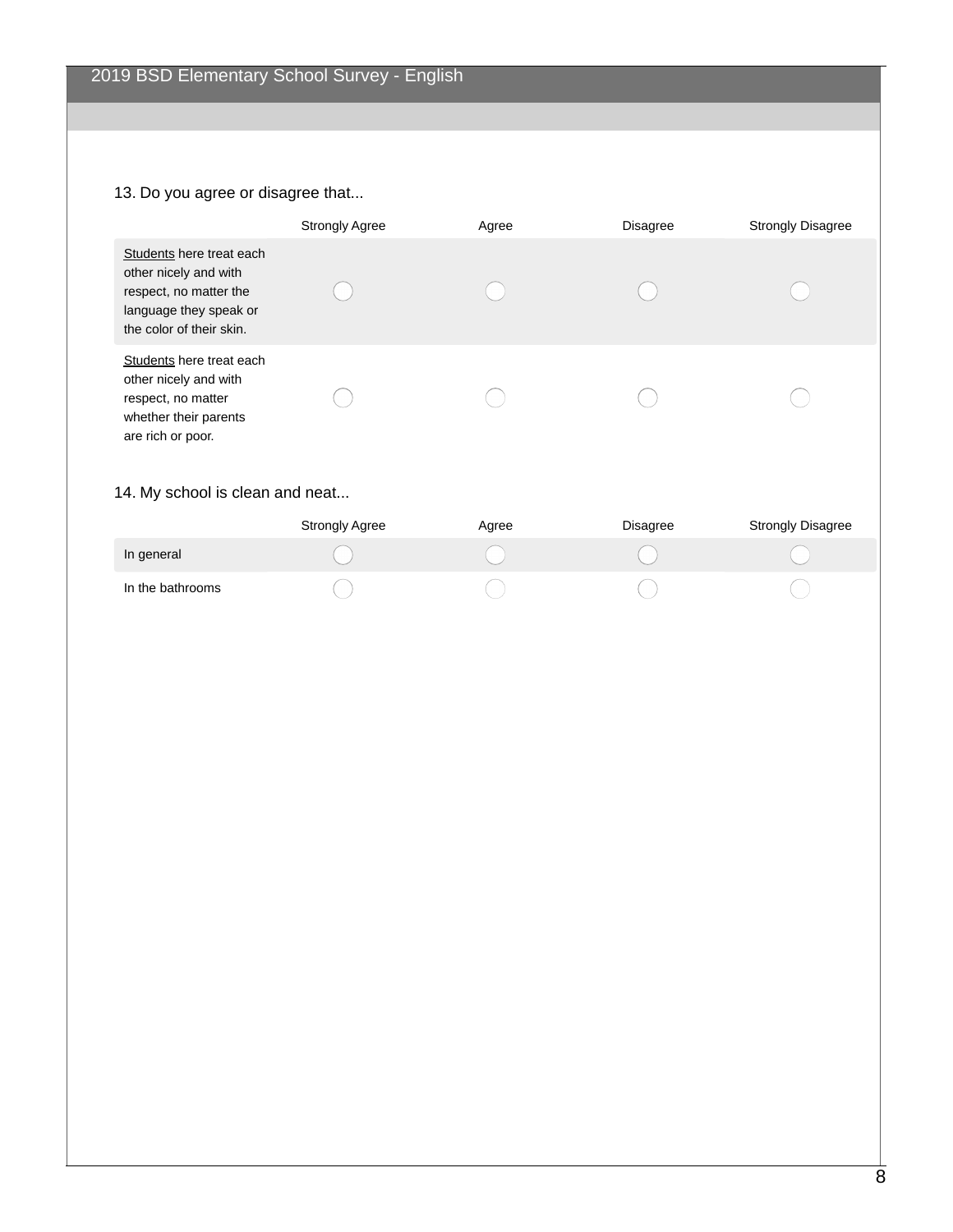One reason students sometimes don't feel safe is that they get bullied by other students.

Bullying is when someone is being hurt either by words or actions on purpose. It usually happens more than once. The student being hurt feels bad because of it and has a hard time stopping what is happening to them.

*Adapted from http://www.pacerkidsagainstbullying.org/kab/what-is-bullying/*

- 15. I have been bullied at school this year.
- A lot
- A little
- Not at all
- 16. I have been bullied on the way to or from school this year.
- A lot
- A little
- Not at all

17. I have been bullied online (for example on Twitter, Reddit, Instagram, or gaming, etc.) this year.

- A lot
- A little
- Not at all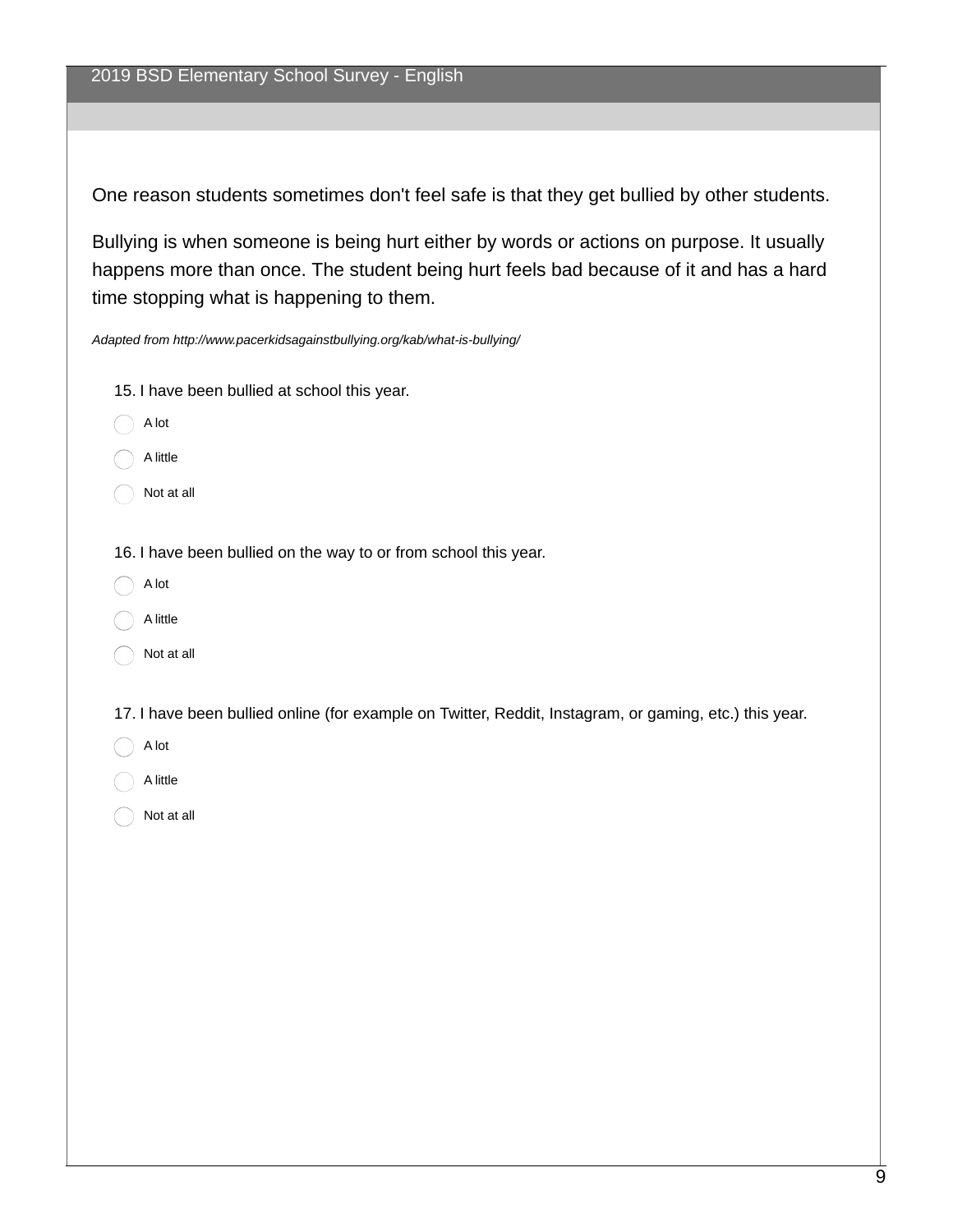| 2019 BSD Elementary School Survey - English                                                                                                                 |
|-------------------------------------------------------------------------------------------------------------------------------------------------------------|
| Technology                                                                                                                                                  |
|                                                                                                                                                             |
| 18. My school has the necessary technology available to support my learning.                                                                                |
| <b>Strongly Agree</b>                                                                                                                                       |
| Agree                                                                                                                                                       |
| Disagree                                                                                                                                                    |
| <b>Strongly Disagree</b>                                                                                                                                    |
| 19. How are you able to get on the internet outside of school, whether you are on a computer, chromebook,<br>tablet, or phone? Please check all that apply. |
| Internet connection at home                                                                                                                                 |
| Mobile phone                                                                                                                                                |
| Public library                                                                                                                                              |
| Coffee shops/restaurants (Starbucks, McDonalds, etc.)                                                                                                       |
| Friends' houses                                                                                                                                             |
| I am not able to access the internet outside of school                                                                                                      |
| Other (please specify)                                                                                                                                      |
|                                                                                                                                                             |
|                                                                                                                                                             |
| 20. Which devices can you use at home? (Check all that apply.)                                                                                              |
| Laptop                                                                                                                                                      |
| Chromebook                                                                                                                                                  |
| Phone                                                                                                                                                       |
| iPod                                                                                                                                                        |
| iPad or Tablet                                                                                                                                              |
| I do not have electronic devices at home.                                                                                                                   |
| Other (please name)                                                                                                                                         |
|                                                                                                                                                             |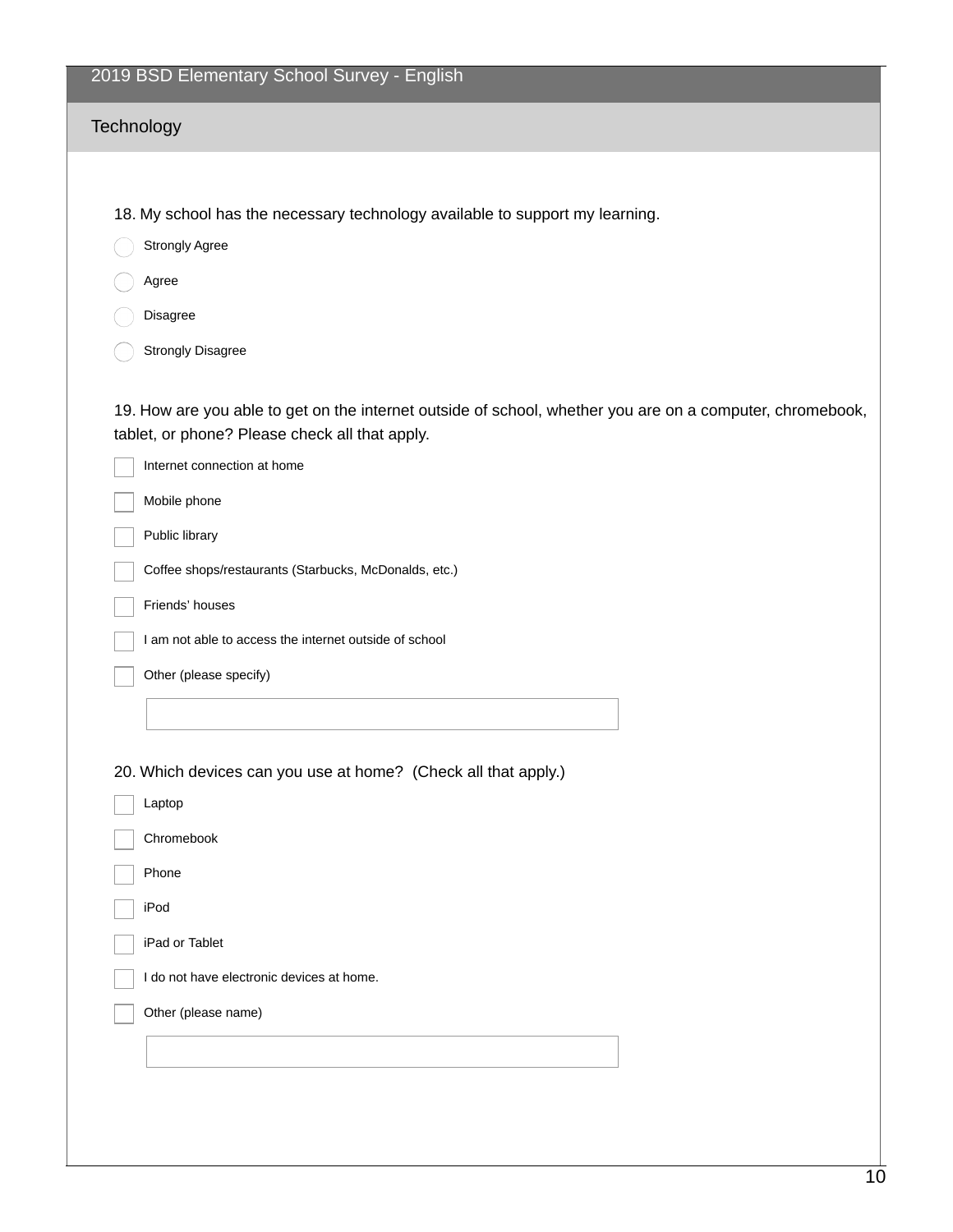# **What if you could give your school a report card?**



- $\bigcap$  A
- $\bigcap$  B
- $\bigcirc$  c
- $\bigcap$  D
- $\bigcap$  F

22. What do you like about your school?

23. What would you like to change about your school?